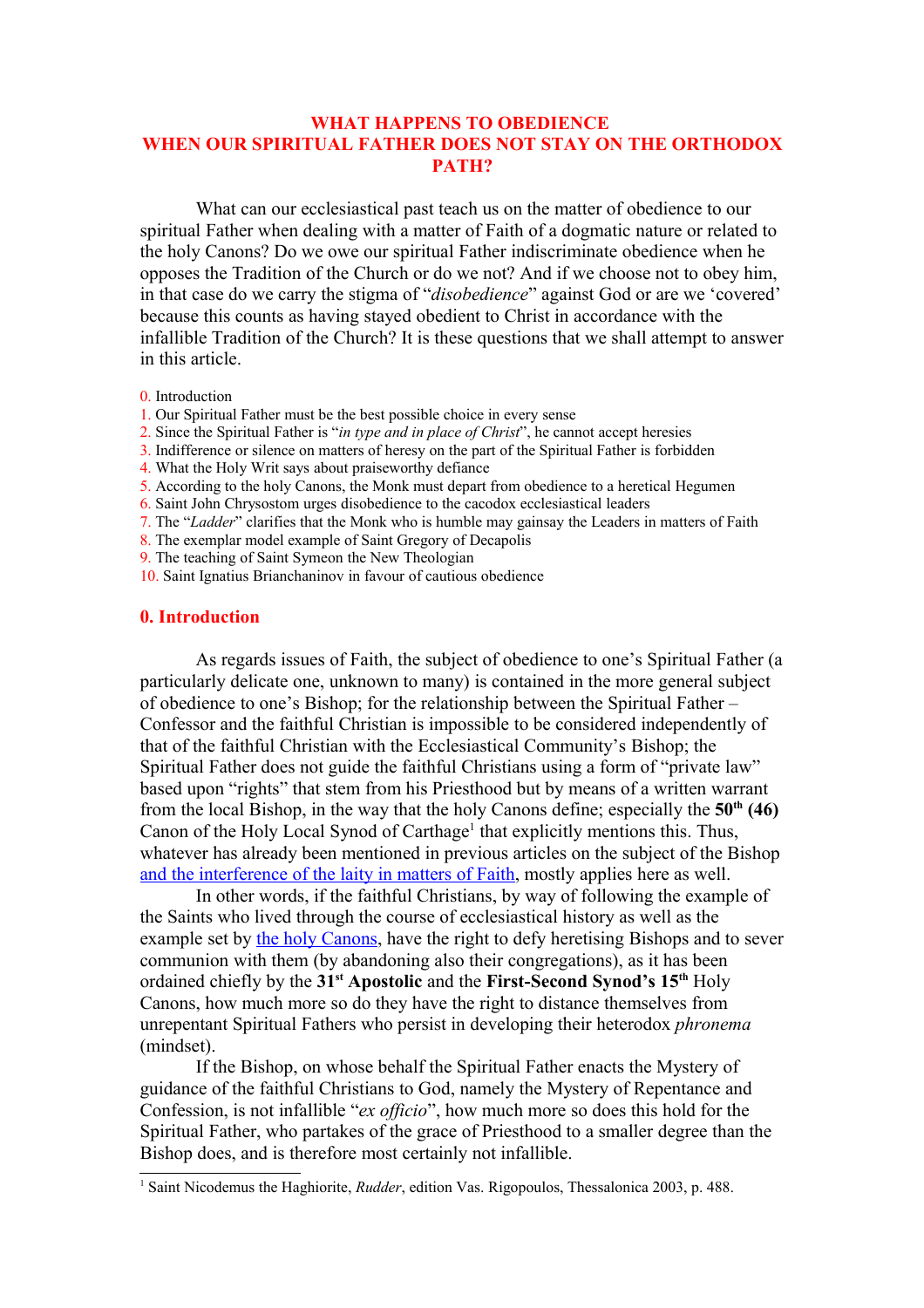### **1. Our Spiritual Father must be the best possible choice in every sense**

Very often, we find the Heads of our Church reminding us of the duty of obedience to the Bishops, to the Presbyters and to their given orders; and yet the Flock is mostly unaware of the sort of people the Clerics, who steer the way, **are meant** to be.

Saint Nicodemus the Haghiorite, in his spiritually most edifying work *Spiritual Practices*, writes the following when referring to Basil the Great: "*Examine the diligence that you have placed in trying to find a good spiritual father; for what other greater need do you have than finding a good guide for such a journey that you need to embark upon, full of dangers, like the one to heaven is? [...] Now my beloved child consider in what terrible danger you will find yourself if not only do you not search for such a spiritually worthy man to guide you correctly to your salvation and to heal you well from your passions and sins, but you end up even avoiding such a man [...] So does Basil the Great (Rules in summary 229)[2](#page-1-0) also speak and he says: 'In the same way that people do not reveal the body's ailments to everyone or to random people they meet but only to those who are experienced in therapy, similarly the confession of sins ought to take place in front of those who can heal them, as it is written: 'you who are strong are to carry the illnesses of the weak' [Rom. 15,1]; in other words, you are to carry them with your diligence'*" [3](#page-1-1) .

In relation to the above, father John Romanides provides the following interpretation: "*Of course, the spiritual father ought to be already found in the state of illumination, so that he can also introduce others in this state of illumination and to lead them to the Baptism by water [namely the absolution of sins] and to the Baptism by Spirit, which is the visitation of the Holy Spirit in the heart of the one being baptised and the enlightenment of man's heart*" [4](#page-1-2) .

Consequently, if the Elder – Spiritual Father – Confessor needs to lead the best possible life and to be able to give the best possible teaching, how much more so does he need to possess the **minimum requirements**, the "**ABC**", namely keeping the purity of Orthodoxy.

# **2. Since the Spiritual Father is "***in type and in place of Christ***", he cannot accept heresies**

The degree of the significance in averting and fighting off heresy can be deduced from the fact that the entire dogmatic teaching of the Church has not been fashioned after philosophical contemplation but after its confrontation with heresies, which have always threatened the path of Orthodoxy, the only one that can cure human nature from sin: "*The Fathers would change terminology from time to time and they would adapt their terminology in order to find the right terms to use, depending on the needs of the time. They did not do this in order to be able to comprehend the teaching of the Church in a better way but in order to combat the heresies that would crop up. For the comprehension of the Church's teaching comes from illumination and theosis and not from philosophical or philological fermentation*

<span id="page-1-0"></span><sup>2</sup> Saint Basil the Great, *Rules in summary* 229, PG 31, 1236A

<span id="page-1-1"></span><sup>3</sup> Saint Nicodemus the Haghiorite, *Spiritual Exercises*, Exercise III 4, edition V. Rigopoulos,

Thessalonica 1991<sup>7</sup> , p. 320 (and notes). The excerpt taken from Basil the Great is a translation.

<span id="page-1-2"></span><sup>4</sup> Protopresbyter and University Professor John Romanides, *Patristic Theology*, redaction by Haghiorite Monk Damascene, edition *Parakatatheke* (Deposit), Thessalonica 2004, p. 176ff.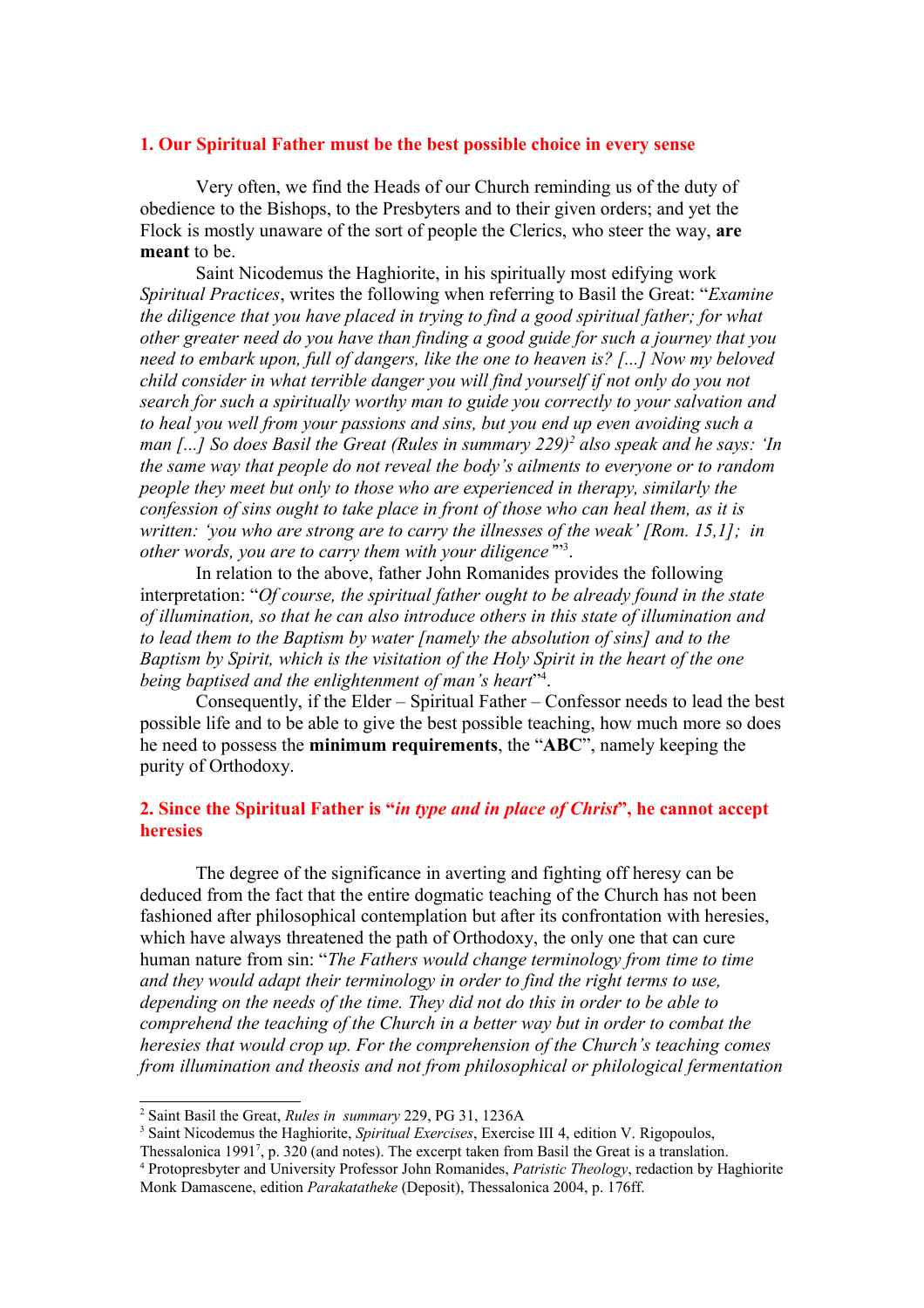*or from philosophical contemplation on the teaching itself. The purpose of dogma, which is formulated by the Fathers, is not to comprehend it, but the dogma-led union* of man with God"<sup>[5](#page-2-0)</sup>.

Thus we see that the Cleric's acceptance of heresy destroys the therapeutic nature of his Pastoral Theology. "*In the same way that in medicine it is not possible to allow a 'quack' to treat patients, it is equally impossible to allow a heretic to treat the souls of men. For since he is a heretic he does not know and thus cannot provide treatment*" [6](#page-2-1) . Of course, the same also holds for a Cleric who is unable or does not care to discern Orthodoxy from heresy, viz. spiritual "*medicine from quackery*", for it is simply a matter of time and of scheming by the evil spirits before both himself and his spiritual children all fall into *plani* (delusion). Saint Ignatius Brianchaninov says: "*Through the acceptance of false teachings (i.e. of fallacious conceptions about God), and through the distortion of the dogmatic and ethical teaching that God Himself revealed to us, the corruption of the spirit is accomplished due to the impact and* interference of these false teachings. This way, man ends up as a son of the devil<sup>[7](#page-2-2)7</sup>.

Consequently, if the relation between the Spiritual Father – Confessor and the faithful Christian aims at providing a real image of the relation between Christ and the faithful Christian, as the **"***Ladder***"** of Saint John of Sinai accordingly mentions ("*Do not consider it below your station to confess your sins in the presence of your helper [i.e. of your Elder], with humility and contrition as if you were doing so in front of* God Himself'')<sup>[8](#page-2-3)</sup>, then the disruption of the relation between the Spiritual Father and Christ due to the Spiritual Father's heresy forces the faithful Christian either **to seek another Spiritual Father** of sound Orthodox judgment or – in case the faithful Christian believes there is still some hope for his Spiritual Father to return to sound dogma – **to avoid at the very least abiding by the fallacious positions and counsel** of his Spiritual Father. According to Saint Gregory of Nyssa, whoever **"heretises"** (viz. develops a heretical mindset) becomes cut off from the mystical Head of the Church, Christ: "*without a doubt the one who has been cut off from the salvific Faith is headless, like Goliath was, who became cut off through his own sword which he* sharpened against the truth, divorcing himself thus from the true Head"<sup>[9](#page-2-4)</sup>. How will such a Spiritual Father manage to teach salvation to others?

Let us not forget that according to Devout John's "*Ladder*", the transmission of Orthodoxy is an Elder's foremost goal. In his exhortations directed at Pastors, we find the Saint saying the following: "*Above all, you should leave the integral faith and the pious dogmas as a legacy to your children, so that not only your children but your grandchildren too will you manage to guide towards the Lord by walking the path of Orthodoxy*" [10](#page-2-5) .

Thus, if the heretising Spiritual Father chases away the faithful Christian who keeps an Orthodox mindset, then the blame is placed on the misbelieving ill-minded Elder and Spiritual Father, for our Church teaches that our obedience to our Elders must have Christ in mind.

<span id="page-2-0"></span><sup>5</sup> Ibid. p. 70ff

<span id="page-2-1"></span><sup>6</sup> Ibid. p.203ff

<span id="page-2-2"></span><sup>7</sup> Saint Ignatius Brianchaninov, *An offer to contemporary monasticism*, tome III, edition Holy Metropolis of Nicopolis, Preveza 1995, p.203.

<span id="page-2-3"></span><sup>8</sup> Saint John of Sinai, *Ladder*, Homily IV, *On obedience* 58, edition Holy Monastery of Paraclete, Horopos Attica, 1994<sup>6</sup>, p.95

<span id="page-2-4"></span><sup>9</sup> Saint Gregory of Nyssa, *Homily against Eunomius* 12, PG 45, 912.

<span id="page-2-5"></span><sup>10</sup> Saint John of Sinai, *On the Shepherd* 97, edition Holy Monastery of Paraclete, Horopos Attica, 1994<sup>6</sup> , p.402 (PG 88, 1201A).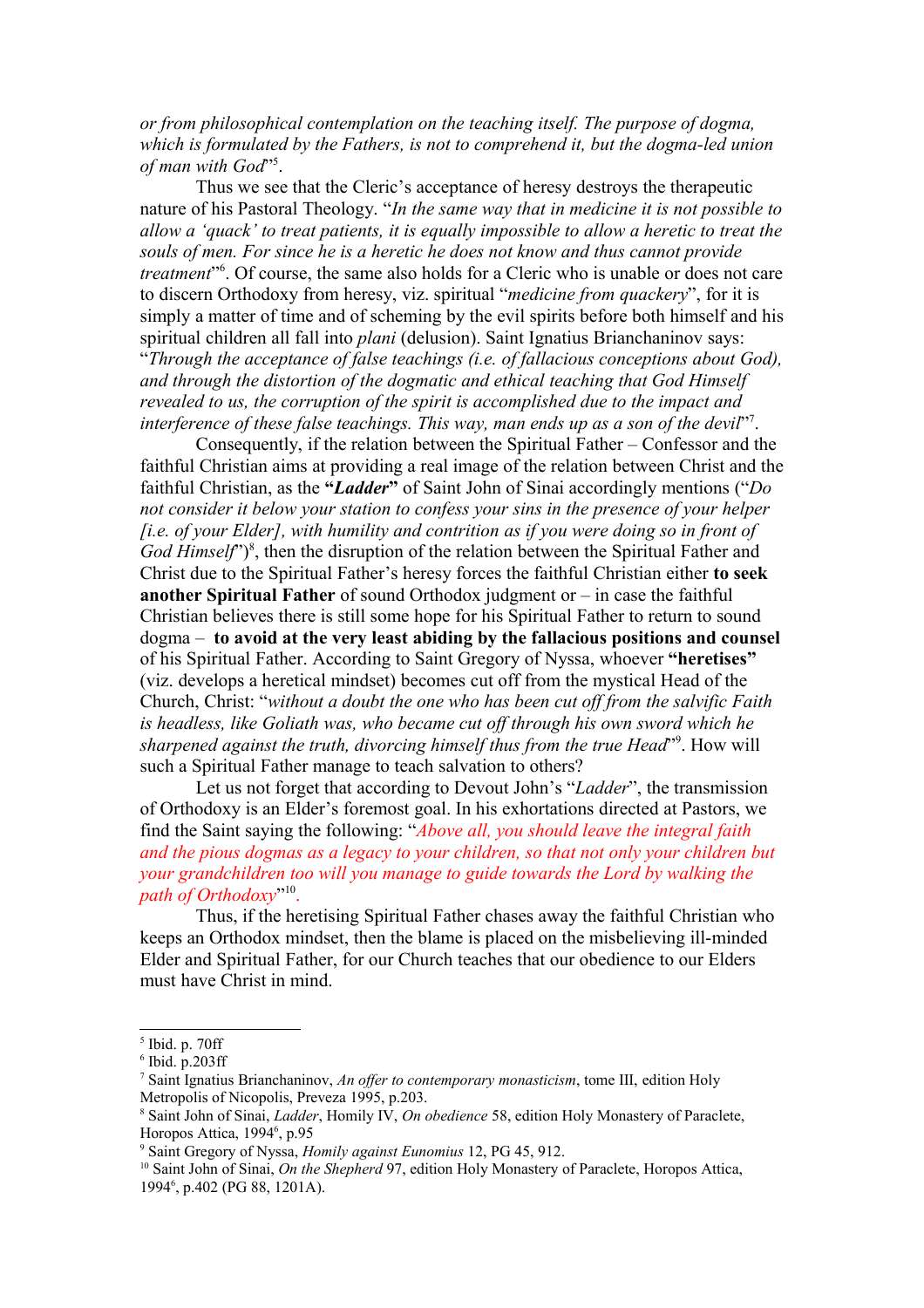### **3. Indifference or silence on matters of heresy on the part of the Spiritual Father is forbidden**

Therefore, based on both the aforementioned evidence and on ecclesiastical experience, it becomes obvious that the danger from heresy does not only lie in wait for the establishment of complete and official acceptance of the heretical dogmas by a Spiritual Father (or indeed by a Bishop), but also lies in wait for the creation of an environment festering with (a) indifference to the problems of heresy (which is a sinful transgression, **being a delinquency**) and/or (b) attempts at dissuasion of any opposition to the heresy (e.g. the well-known and totally unacceptable statements "*do not talk about matters of Faith*", or "*do not talk about Antichrists but about Christ*" and so on, which amount to positions well-known in ecclesiastical history often upheld by the lukewarm – unconcerned or blameworthy leaders of every era). As a parenthesis, we mention that it is also a **commandment of the Fathers** to prepare our spiritual children for the arrival of the Antichrist<sup>[11](#page-3-0)</sup>.

Without a question, the Old Testament reproaches the shepherds of old Israel who would remain unconcerned for their flock's protection. The Old Testament tells us characteristically, through the mouth of Prophet Ezekiel:

"*As I live, saith the Lord God, surely because my flock became a prey, and my flock became meat to every beast of the field, because there was no shepherd, neither did my shepherds search for my flock, but the shepherds fed themselves, and fed not my flock. Therefore, O ye shepherds, hear the word of the Lord. Thus saith the Lord God; Behold, I shall visit the shepherds; and I will require my flock at their hand, and cause them to cease from feeding the flock…"* [12](#page-3-1)

In the New Testament we see Christ criticising the "Angels", namely the Archbishops of Pergamus and of Thyateira, even more harshly for even though they would nurture their flock in an overall admirable manner, they would nonetheless allow the heretical Nicolaitanes and false prophets (viz. "*Jezebel*") to harm their flock: "*Notwithstanding I have a few things against thee, because thou sufferest that woman Jezebel, which calleth herself a prophetess, to teach and to seduce my servants to commit fornication, and to eat things sacrificed unto idols.*" [13](#page-3-2). On the other hand, He praises the blameworthy (on some issues) "Angel" of Ephesus because he would recognise the false prophets and hate the works of the heretical Nicolaitanes: "*But this thou hast, that thou hatest the deeds of the Nicolaitanes, which* I also hate"<sup>[14](#page-3-3)</sup>.

In practice, the Holy Fathers would either reprove or find ways to bypass the Emperors' practice of banning conversations on matters of Faith; a practice that aimed at the preservation of political peace and unity in the Empire between Orthodox and heretics. During the course of one of his discussions on the Christological issue with the heretical Monothelite Patriarch of Constantinople Pyrrhus, we find Saint Maximus the Confessor overturning this silencing on matters of Faith that had been enforced from without and replying to Pyrrhus with the following words: "*What then? Just because God called us to become aware of His truth because of our hearts' intention*

<span id="page-3-0"></span><sup>&</sup>lt;sup>11</sup> Saint Cyril of Jerusalem, *Catechesis for Illuminated* 15, 18 PG 33, 896A

<span id="page-3-1"></span><sup>12</sup> Ezekiel 34, 8-10 (KJV)

<span id="page-3-2"></span> $13$  Rev. 2, 12-23

<span id="page-3-3"></span> $14$  Rev. 2, 6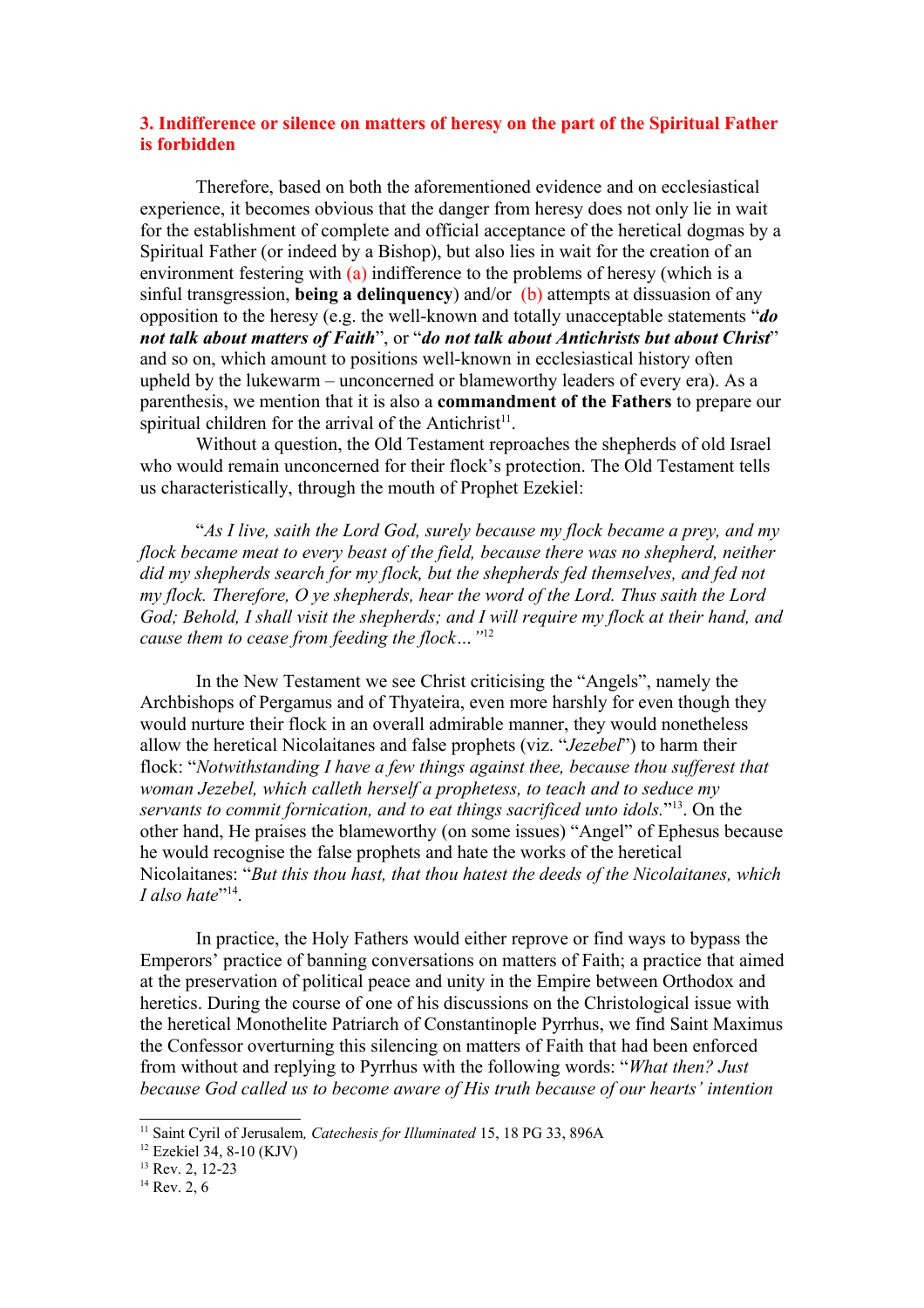*that He foreknew, should these [erroneous things] that have been communicated to some people as regards this, either in writing or by word, not be examined in great detail for the love of all those people who, as it happens, come across them without paying careful attention or even if they do pay attention are more prone to error? PYRRHUS: If the examination aims at this, then it is needful to do so. For to look after the safety of those who are more innocent-minded constitutes imitation of the divine love for man"[15](#page-4-0)*. This stance of Saint Maximus can only be interpreted as an opposition to the politics of imposed silencing on Christological discussions that had been successfully established through the decree "*Typos*" (AD 648) dictated by the Monothelite Emperor Constance II<sup>[16](#page-4-1)</sup>.

### **Consequently, it is impermissible to keep silent on matters of Faith when souls are in danger from heresy.**

Let us mention a few straightforward yet relevant examples:

- (a) In our days we note a revival of Origenism, a hidden *neo-Origenism*, in the form of academic exoneration of the heretical theologian Origen for his delusions  $(3<sup>rd</sup>$  century AD). According to this teaching, Origen had supposedly not been a true heretic, for, had that been the case, the Church would have condemned him while he had still been alive and not after his death. Supposedly, his condemnation during the Holy Fifth Œcumenical Synod (AD 553) largely occurred in an attempt to exercise "ecclesiastical diplomacy" in order to appease the spirits of the powerful anti-Origenist theologians and to restore peace in the Church; particularly in the Holy Lands, where, the theological and more general dispute between Origenists and Orthodox had taken a very nasty turn since the time of Saint Sava's death (AD 532). To this neo-Origenist teaching, which has infected many theological academic writings, chiefly however the oral teaching of academic theologians, one must not forget to add the presentment of the Origenist delusion for the restoration of all as a "*theologumen*" (i.e. **as an issue that is still theologically unclear**). The Holy Fathers clearly warned us not to accept this delusion on the restoration of all (*namely, that the hell of the demons and of the unrepentant sinners will eventually come to an end*), for this will completely cast us into sin, since hell **supposedly** is not eternal and consequently supposedly we do not need to be afraid of it. On the contrary, Saint John of the Ladder characteristically says: "*Let us all take heed, and especially those of us who have experienced falls, that our heart does not become infected with the illness of the impious Origen. For this detestable illness, by supposedly advertising God's mercy, becomes welcome to those who are lustful*" [17](#page-4-2) . **This is a characteristic example of how a latent heresy in the ecclesiastical body can destroy souls.**
- (b) The well-known book "*[The imitation of Christ](http://www.ccel.org/ccel/kempis/imitation.all.html)*", work of the Latin Monk Thomas à Kempis, is still being projected as soul-edifying reading material for many faithful Christians in Greece; a work that has managed to become an

<span id="page-4-0"></span><sup>15</sup> Saint Maximum the Confessor, *Discourse to Pyrrhus*, PG 91, 333C.D (translation).

<span id="page-4-1"></span><sup>&</sup>lt;sup>16</sup> Cf. J. Phidas, *Ecclesiastical History*, Tome I, Athens 1994<sup>2</sup>, p.747

<span id="page-4-2"></span><sup>17</sup> Saint John of Sinai, *Ladder*, Homily V, *On repentance* **29**, op. cit. p.133, PG 88, .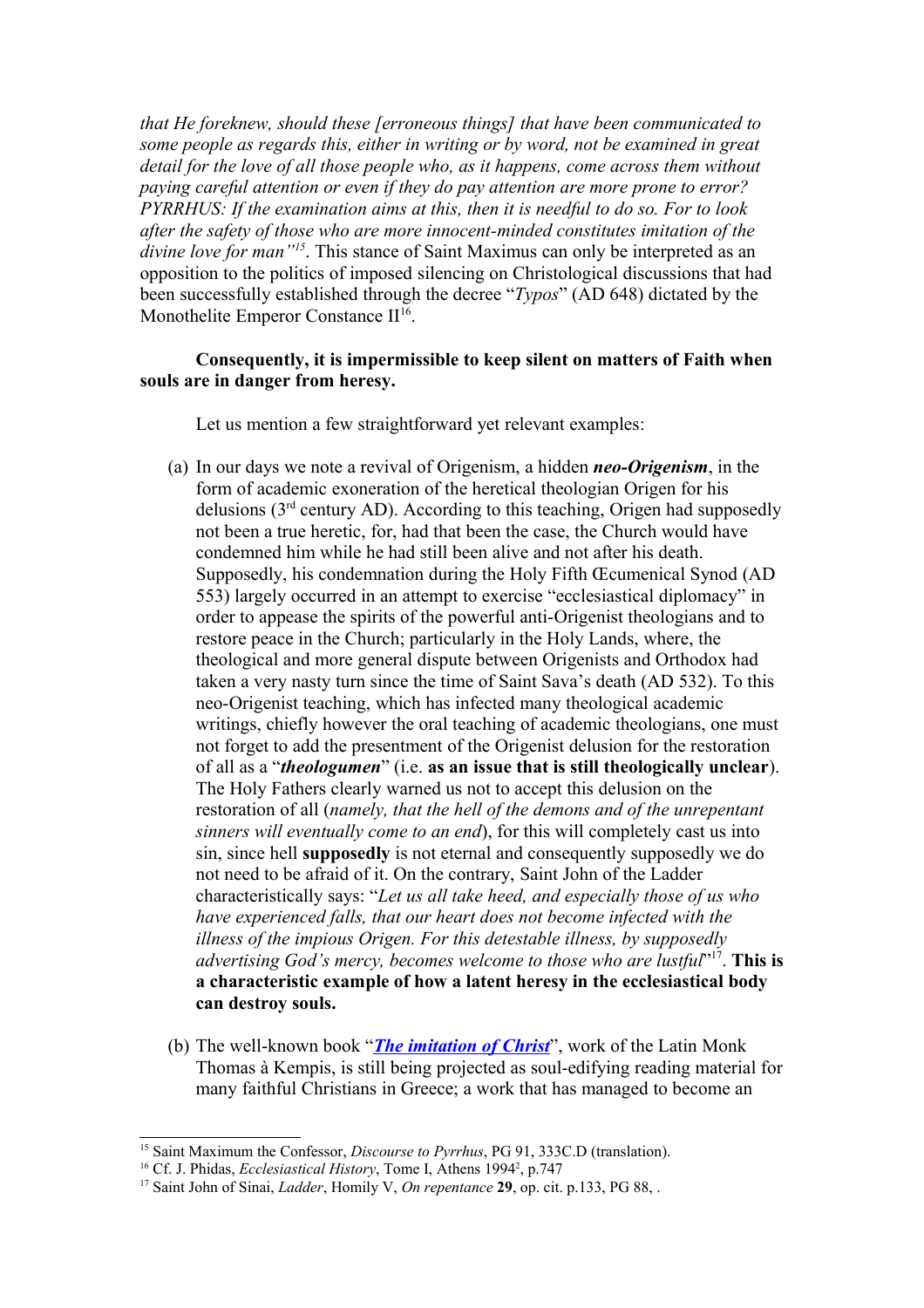international best seller and whose circulation at some point reached second place to the Holy Writ's.

However, here is how Saint Ignatius Brianchaninov judges the spirituality of this book: "*And a typical example of an ascetic book written by an author who at the time of writing had been found in the state of delusion known as 'aponoia' [lack of an Orthodox mindset and utter shamelessness], can be taken to be "The Imitation of Christ" by Thomas à Kempis. It smacks of a subtle sensualism and haughtiness which stimulate a form of hedonism in people full of passions who are blinded by them, which [hedonism] they mistake for a 'foretaste of the divine grace'. Woe, the miserable souls! Woe, the blinded ones! […]. We see Francis of Assisi, Ignatius Loyola and many other ascetics of the Latins driven to a terrible demonic delusion analogous to the one that Malpas had fallen into; and yet the Latins place these among* their saints"<sup>[18](#page-5-0)</sup>.

If such a writing of Latin spirituality has already reached such a dangerous point of widespread public acceptance and propagation in an Orthodox country, thanks to the ignorance or indifference of the Spiritual fathers, how much more will Orthodox countries continue to be imbued with such a heretical spirituality if we do not speak openly against the dangers of the Western heretical, rationalist and emotionalist spirituality?

### **4. What the Holy Writ says about praiseworthy defiance**

Apostle Paul's explicit remark on Galatians (Gal. 1, 8.9) (made in fact by using accentuation twice: "*as we said before, so say I now again*"), not to accept any innovation in preaching the gospel, even if that proceeds from an angel in heaven or from the Apostles themselves, openly abolishes every notion of "**Primacy**" in the hands of individuals over the Tradition inside the Church (since not even the Apostles can change their **Gospel** *a posteriori*, since it is "**from above**"), and furthermore it alone provides us with sufficient guidance in what happens when we are found obligated to make obedience against the Faith of the Church: we must turn away whoever alters the ancient evangelic kerygma ("*let him be anathema*").

As regards another verse, "*Obey them that have the rule over you, and submit yourselves: for they watch for your souls, as they that must give account*" (Heb. 13, 17), one may also pay attention to another point worthy of note: the reasoning behind the obedience shown to those "*that have the rule*", namely to the leaders, is that "*they watch for your souls*"; **obedience is not without its preconditions**. If, based on our ecclesiastical experience, we come to the realisation that these rulers neglect their duty, that they do not care for the salvation of the souls that have been entrusted unto them and that they ignore the spiritual dangers and above all the danger of heresy, then the duty of obedience to them is abrogated.

As it has been mentioned accordingly "*First of all, the Holy Writ distinguishes between good and evil shepherds; between true and genuine shepherds, teachers and*

<span id="page-5-0"></span><sup>&</sup>lt;sup>18</sup> Saint Ignatius Brianchaninov, op. cit. tome I, edition Holy Metropolis of Nicopolis, Preveza 1993, p.136ff.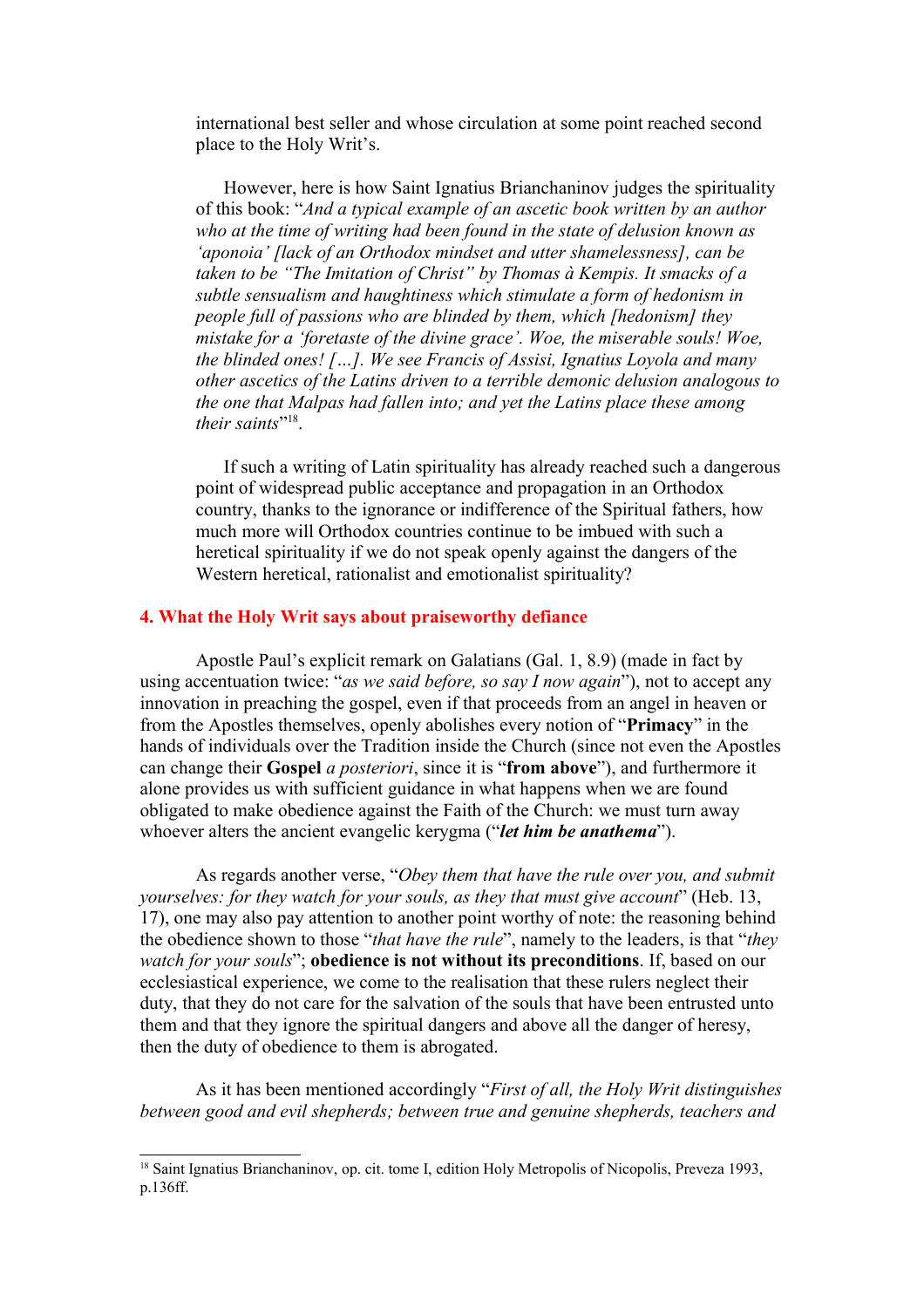*prophets on one hand and false shepherds, false teachers and false prophets on the other […]; obedience is not indiscriminate but discriminate*" [19](#page-6-0) .

## 5. **According to the holy Canons, the Monk must depart from obedience to a heretical Hegumen**

In the section of the "*Rudder*" (that momentous and reputable collection of the holy Canons by Saint Nicodemus the Haghiorite) where the Saint clarifies the number of reasons for which a Monk may leave his Monastery, we find mentioned among them the situation where the Hegumen happens to be a heretic. By referring to Basil the Great, the Saint adds: "*Now, Basil the Great (Great Rules 36) forgives one's departure from his monastery for only one reason, namely when [the Hegumen] has suffered spiritual ruin; something that, according to [Saint Basil], must first be revealed to those who have the power to correct it; and if they do not correct it, then [the Monk] must divorce himself from their company, not any more as if departing from brothers, but as if from strangers*"; and he proceeds with the remaining interesting and soul-edifying admonitions<sup>[20](#page-6-1)</sup>.

In this case, it is also evident that if the Elder – Spiritual Father happens to be a heretic (or if he happens to be pro-heretical, depending also on the degree of his acceptance of the heresy), not only do we owe him no obedience, but it is imperative that we distance ourselves from him.

## **6. Saint John Chrysostom urges disobedience to the cacodox ecclesiastical leaders**

Saint John Chrysostom, who is considered by our Church as "*a God-inspired instrument and an inexhaustible ocean of dogmas*" [21](#page-6-2), when interpreting the apostolic commandment on obedience and submission to the Leaders, to the Hegumens (lit. the word means *leaders*, "*them that have the rule*"), "*obey them that have the rule over you, and submit yourselves*", makes the following clarifications: "*Perchance someone may tell us that [apart from anarchy and indiscipline] there is a third evil, namely when the ruler [of the Church] is evil. I too know it; and this evil is not small, but much worse even than anarchy is: for it is better not to be guided by anyone, instead of being guided by someone evil. For the former [subordinate] many a time was he saved and many a time was he found to be in danger; but the latter will most certainly stay in danger, being led to an abyss. So how come he says* '*Obey them that have the rule over you, and submit yourselves'? After having mentioned further up those 'whose faith [you must] follow, considering the outcome of their life' he then says 'obey them that have the rule over you and submit yourselves'. So what happens then, you ask, when he is cunning and we do not obey him? In what way do you mean "cunning"? If he is such in the faith, avoid him and leave him; not only if he happens to be a man but even if he happens to be an angel descending from heaven [Gal. 1, 8]. If he is so because of the life he leads, then do not be concerned […].Yet do not pay attention to his life, but to his words; for no one could ever be harmed from his ethos. Why? Because it is plain for all to see; and even if he happens to be*

<span id="page-6-0"></span><sup>19</sup> Protopresbyter Theodore Zisis, *Bad obedience and holy disobedience*, Φίλη Ορθοδοξία (Orthodoxy My Friend) 11, edition "Bryennios", Thessalonica 2006, pp.21.23

<span id="page-6-1"></span><sup>20</sup> Saint Nicodemus the Haghiorite, *Rudder*, op. cit., p.341, footnote (1)

<span id="page-6-2"></span><sup>&</sup>lt;sup>21</sup> Great Vespers, November 13, Kekragarion I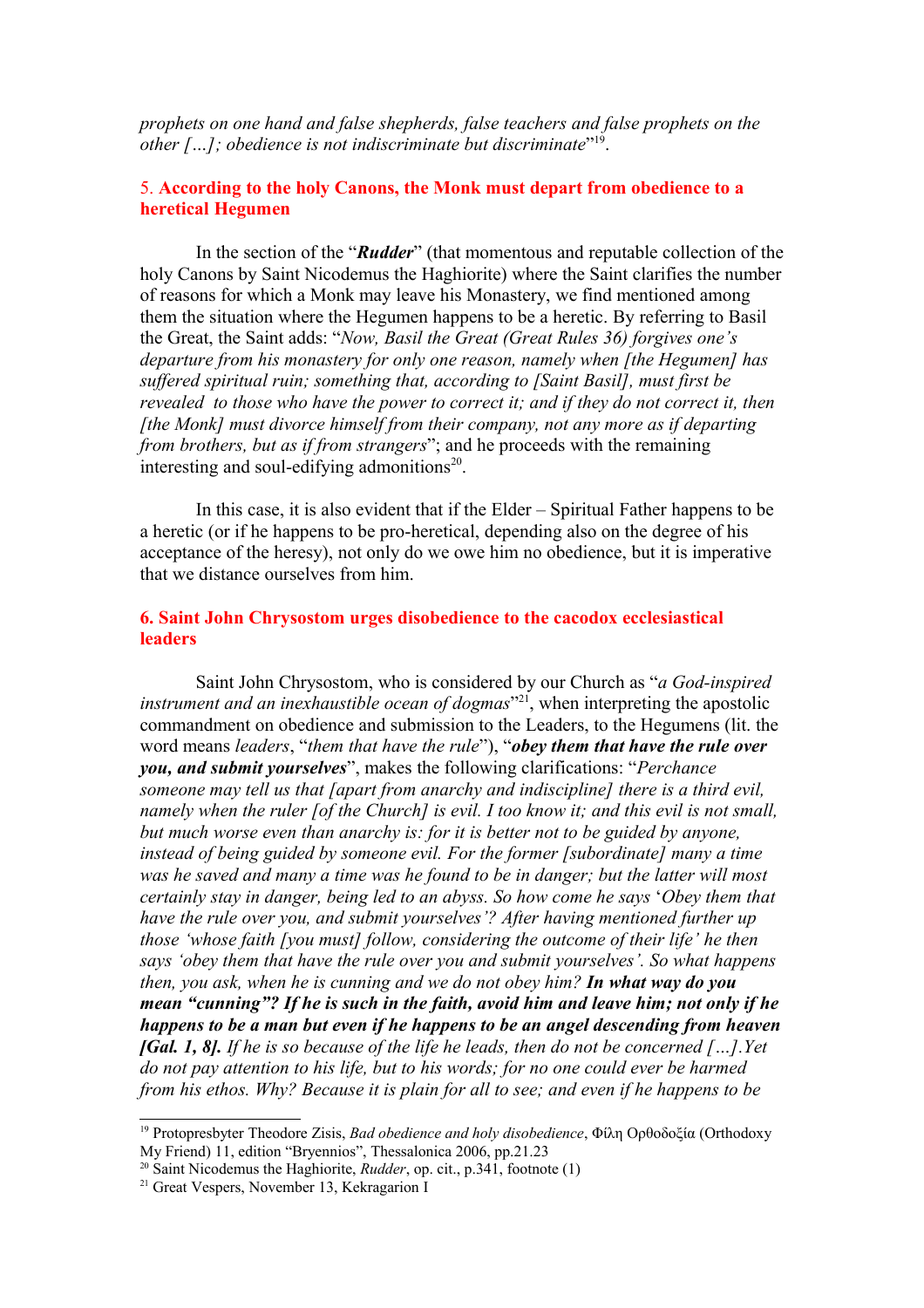*cunning a thousand times over, he will never teach cunning things. But when he happens to be [cunning] in the faith, neither is this obvious to all nor will the cunning one stop teaching. For even the words 'Do not judge in order not to be judged' are meant for one's life and not for the faith*" [22](#page-7-0) .

# **7. The "***Ladder***" clarifies that the Monk who is humble may gainsay the Leaders in matters of Faith**

In Saint John of Sinai's work "*Ladder*", this paramount spiritual writing that has been characterised as "*a masterpiece of Eastern asceticism*" in which "*obedience has a fundamental place in virtuousness*" [23](#page-7-1), it is clarified that exceptions to the rule are allowed. Devout John characteristically mentions the following about the virtue of humility: "*You do not find hatred, any form of contradiction or any trace of indiscipline associated with the one who is connected with [this virtue], lest we are dealing with issues of Faith*" [24](#page-7-2) .

### **8. The exemplar model example of Saint Gregory of Decapolis**

Saint Gregory of Decapolis, whose memory we celebrate on November 20, and who shone with his life during the second half of the  $8<sup>th</sup>$  century in Decapolis of Isauria, had been distinguished for his almsgiving, his unassuming stance, his obedience, his humility and his meekness as early as his teenage years and continued to be equally distinguished for these virtues later on when he became a monk. The Saint's biographer narrates that while the Saint's mother did not dissuade him from becoming a monk, she convinced him nonetheless to enter the brotherhood of another Monastery where his flesh brother also resided, in order for them to struggle spiritually together, and for one to be consoled by the other's presence. The biographer continues the narration by telling us how Saint Gregory dealt with the fact that the Monastery's Hegumen proved to be a heretic: "*In order to consent to his mother's will, Gregory went to that Monastery whose Kathegumen happened to be a heretic, the wretched soul; and when the Saint realised this, he could not stand it, being the fervent zealot of piety that he was, and instead checked him in the presence of the entire brotherhood; and [the hegumen], becoming greatly angered, beat up the Saint badly, who departed from the monastery with his wounds still fresh on his body; and went to another Monastery in this bloodied state, whose Hegumen happened to be a relative of his mother named Symeon, who also happened to be the Archimandrite of all the Monasteries of Decapolis*" [25](#page-7-3) .

#### **9. The teaching of Saint Symeon the New Theologian**

Sublime Saint Symeon the New Theologian, for whom we cannot say here as much as we should, has left us with some wonderful teachings and God-inspired experiences of his divine Eros, but also with a teaching that reproves the state of his era's clergy. It is believed that Saint Symeon commenced an important spiritual revolution. Father John Romanides characteristically writes: *"… there came a time in*

<span id="page-7-0"></span><sup>22</sup> Saint John Chrysostom, *Homily on the Epistle to Hebrews* 34, 1. PG 63, 231

<span id="page-7-1"></span><sup>23</sup> Introduction to Saint John of Sinai's *Ladder*, op. cit, p.5

<span id="page-7-2"></span><sup>24</sup> Ibid., *Homily* 25*, On humility* **9**, p.268

<span id="page-7-3"></span><sup>25</sup> Matthew Langis, bishop of Oinoe, *The Great Synaxarist of the Orthodox Church*, tome XI, Athens 1991<sup>5</sup>, p.537ff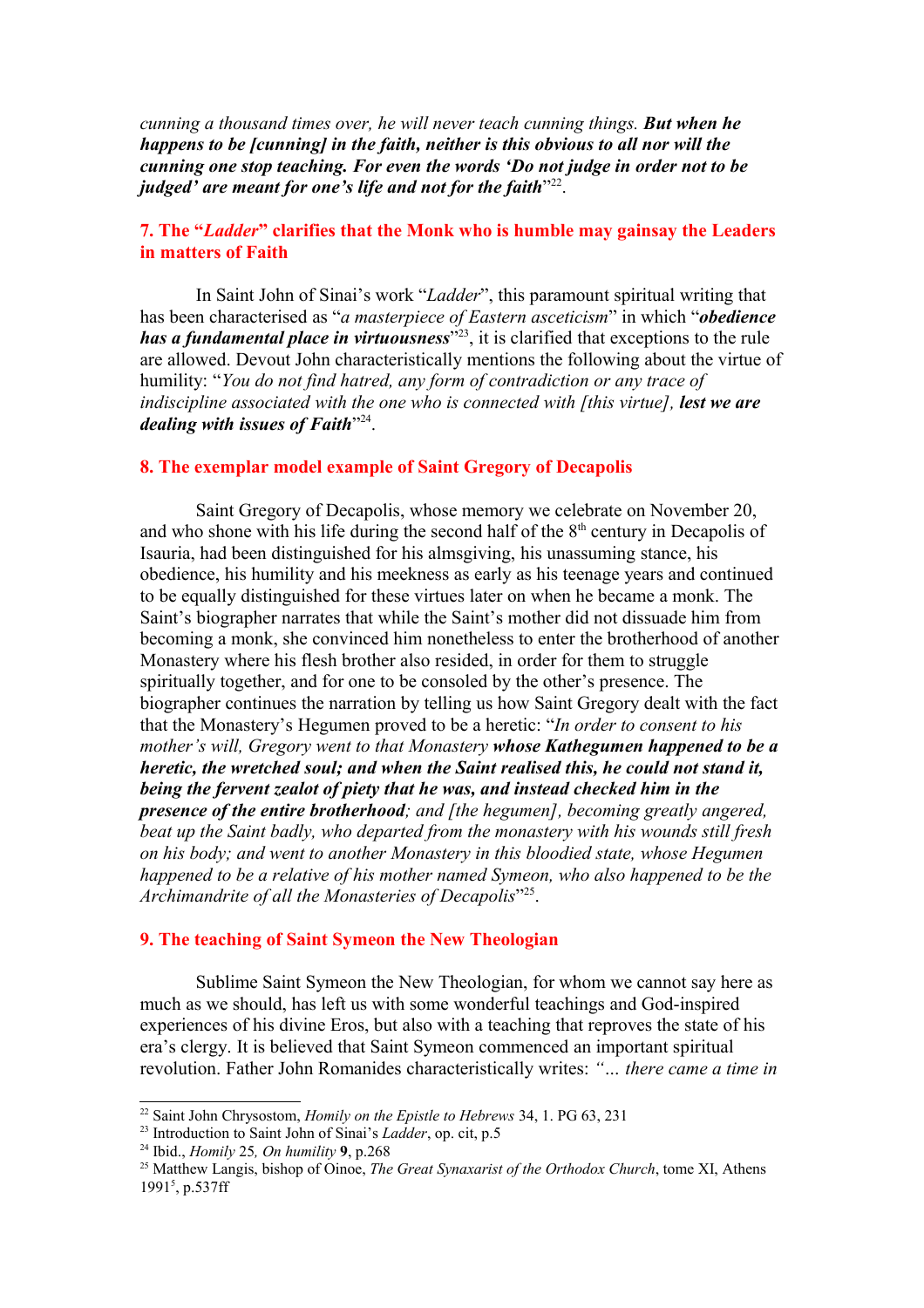*the Church when people would be ordained as clerics that in the ancient Church would not have been suitable to advance beyond lay […] In other words, they did not have the spiritual presuppositions to join the Holy Orders. Saint Symeon the New Theologian revolted against this irregular situation and he proved so successful that the Church named him New Theologian. From his time until the time of Saint Gregory Palamas, a great conflict took place in the Church as regards the matter of qualifications needed for the election of bishops. Because of this Hesychast controversy, as it became known, which was resolved by the adoption of Saint Symeon the New Theologian's theology, it was eventually ordained that the bishops of the Church should be chosen from the ranks of the monks who followed the Hesychast tradition, illumination and theosis*" [26](#page-8-0) .

So Saint Symeon, who is a Saintly spiritual giant of such epic proportions that he was the third person in our Church to have been assigned the title of a Theologian, having made such an important contribution to its ascetic teaching, has also left us with a teaching of particular and characteristic importance to our topic: "*Plead God with prayers and tears for Him to send you a guide who is dispassionate and holy. At the same time, also study the divine Scriptures by yourself and particularly the practical writings of the Holy Fathers; so that by cross-examining the teachings and works of your teacher and Leader with these [writings] you may become able to see and to comprehend [his teachings]. And those teachings that are in agreement with the Writs, you should adopt and hold them dear in your mind, while the adulterated and foreign ones you should learn to perceive them as such and to turn them away, in order not to be deceived. For know this: many deceivers and false teachers have* gone out in these days"<sup>[27](#page-8-1)</sup>.

Another teaching, analogous to the one mentioned above, has been saved in the Life (i.e. in the biography) of Saint Symeon by his disciple Saint Nicetas Stethatos. Close to the time of his death, Saint Symeon advised his disciples to obey the successor Hegumen Arsenius in all things with one possible exception: "*Do not take amiss his words and actions, but even in case these happen to be in opposition to the Fathers' consensus, you should bow your heads unto him for the time being. Afterwards, those of you that may have surpassed the others in years, life experience and words, let them notify him in private of the reason for the impediment to apply his words, in accordance with the "Rules" of Basil the Great27a. For the sake of God, you should endure him when he happens to be sore or bitter, without contradicting or repugning him; for the one who contradicts or repugns him repugns God's authority, as Paul says (Rom. 13, 2). Truly, in matters where no transgression of God's commandments or of the apostolic Canons and ordinances has taken place, you ought to obey him in all things and to submit yourselves unto him as if he were the Lord Himself. However, in all things where the Gospel of Christ and the laws of the Church are in danger of being overturned, not only to him should you not submit when he admonishes and commands you, but not even to an angel who just came*

<span id="page-8-0"></span><sup>26</sup> Protopresbyter John Romanides, op. cit. p.104ff

<span id="page-8-1"></span><sup>&</sup>lt;sup>27</sup> Saint Symeon the New Theologian, *Practical and Theological Chapters* 32, by P. Christou in ΕΠΕ (Library of Greek Fathers) *Philokalia of the Neptic and Ascetic Fathers* **3**, Patristic Editions Gregory Palamas, Thessalonica, p.242 (translation)

<sup>27</sup>a Saint Basil the Great, *The Great Rules* 27, PG 31, 988A.B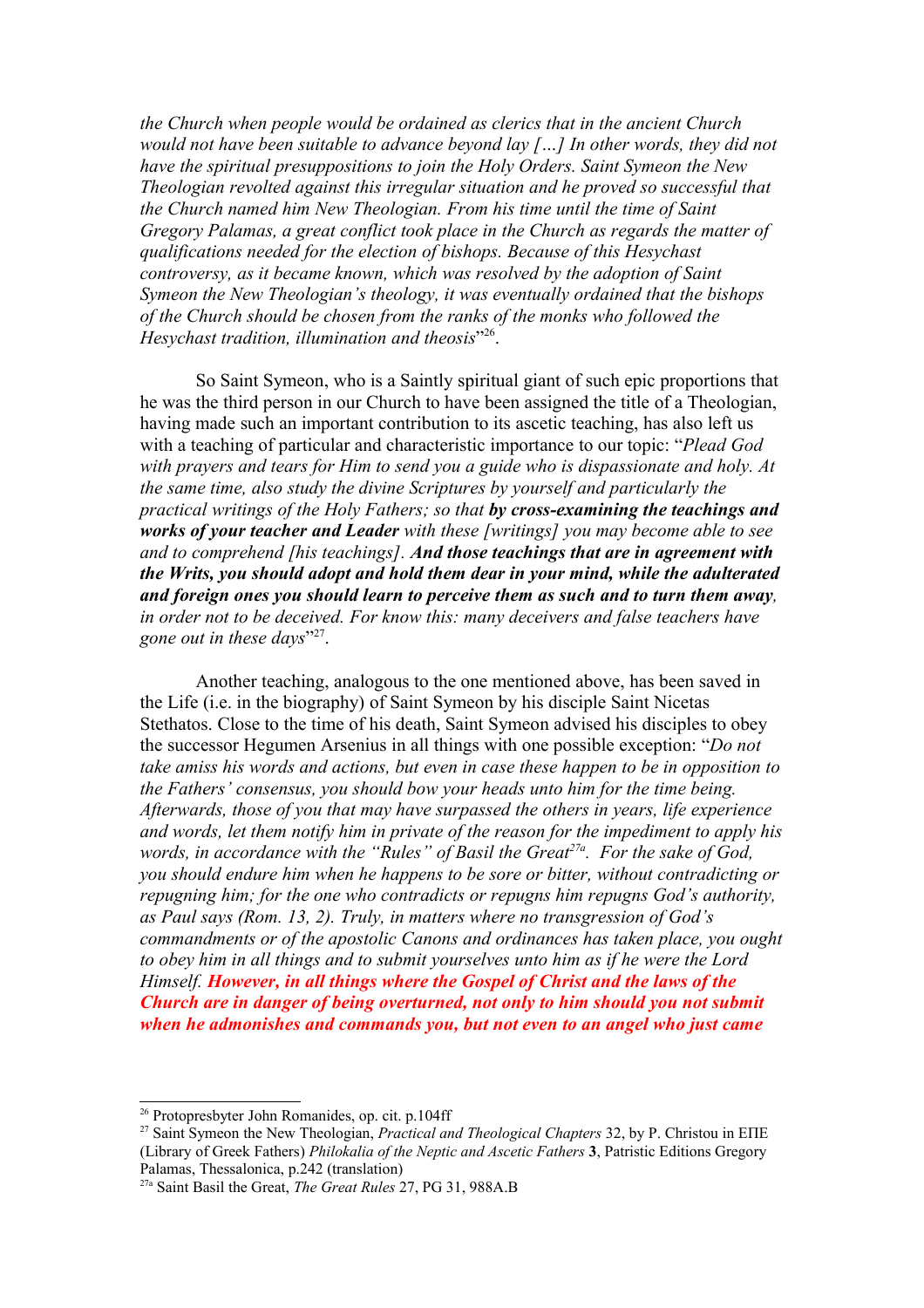*down from heaven and who evangelises you things different from what the* eyewitnesses of the Logos had been evangelised<sup>"[28](#page-9-0)</sup>.

### **10. Saint Ignatius Brianchaninov in favour of cautious obedience**

This celebrated Saint and theologian of the Russian Church of the  $19<sup>th</sup>$  century, about whom we have already mentioned, dedicates an entire chapter in his valuable book "*An offering to Contemporary Monasticism*" on the subject of "*Obedience to an Elder*". Among the many other references he quotes from the Fathers that are found cited in the topic of indiscriminate obedience to unpurified Spiritual Fathers, he makes important clarifications and additions: "*Obedience makes the subordinate one with the one he obeys. The Holy Writ says: 'and the flocks conceived before the rods' (Gen. 30, 39) […]. One may say: the subordinate's faith can replace the elder's inadequacy. Wrong! Faith in truth saves. Faith in lies and in diabolical deceit harms! This is said by the Apostle. For those who willingly perish, he says: '…they received not the love of the truth, that they might be saved. And for this cause God shall send them strong delusion, that they should believe a lie: That they all might be damned who believed not the truth, but had pleasure in unrighteousness.' (2 Thess. 2, 10-12) […] In our times, we observe a general degeneration of Christianity. […] And it is a great blessing for us and great joy that we were given the possibility of being fed with the crumbs that fall from the Spiritual table of the Fathers. The crumbs themselves do not constitute the most adequate nourishment. But they can (although not without leaving us with feelings of privation and hunger) save us from spiritual death*" [29](#page-9-1) .

Let us also keep well in our hands these "**crumbs**" that fall from the patristic teachings, like from the ones presented above, in order to save ourselves from theological chaos as well as from the relativism of and subjection to heresy, by staying firmly disobedient to every type of pro-heretical pseudo-obedience. The homily of Saint Ephraim of Syria on the Second Coming of Christ is formidable: "*Woe unto those who pollute the holy Faith with heresies or who subject themselves to heretics*" [30](#page-9-2). Whether these happen to be lay, or much more so if these happen to be cler[i](#page-10-0)cs<sup>i</sup>.

<span id="page-9-0"></span><sup>28</sup> Saint Nicetas Stethatos, *Life of Symeon* **66**, by P. Christou in ΕΠΕ *Philokalia of the Neptic and Ascetic Fathers* **19**, Patristic Editions Gregory Palamas, Thessalonica, pp.146.147

<span id="page-9-1"></span> $29$  Saint Ignatius Brianchaninov, op. cit., tome I, pp. 141.143.146ff

<span id="page-9-2"></span><sup>30</sup> Saint Ephraim of Syria, *Homily on the Second Coming of our Lord Jesus Christ* in *Devout Ephraim of Syria – Works*, tome IV, edition "The Garden of Panaghia", Thessalonica 1992, p.26